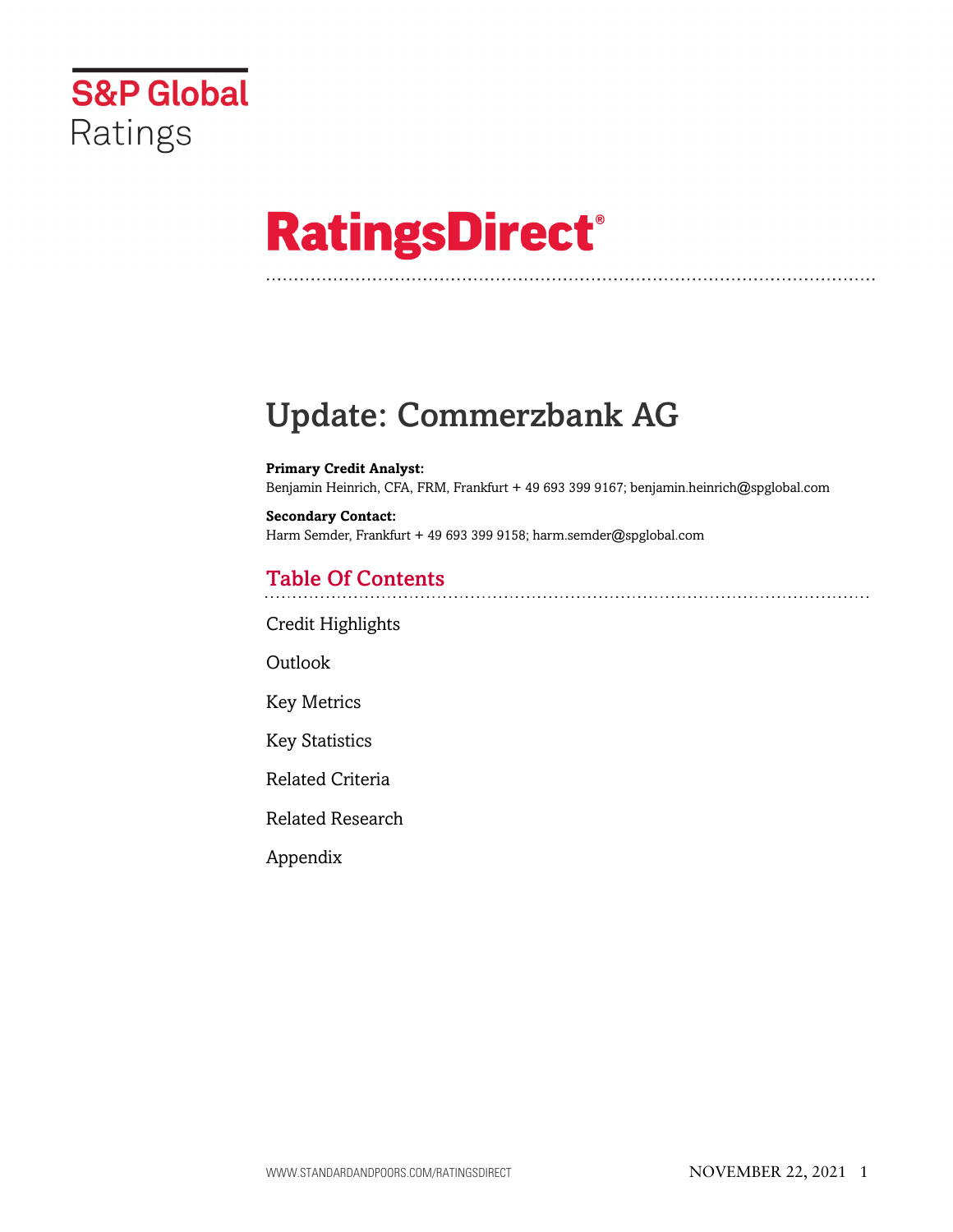# Update: Commerzbank AG



# <span id="page-1-0"></span>Credit Highlights

| Overview                                                                                                                                                                               |                                                                                                                                                   |
|----------------------------------------------------------------------------------------------------------------------------------------------------------------------------------------|---------------------------------------------------------------------------------------------------------------------------------------------------|
| <b>Key strengths</b>                                                                                                                                                                   | Key risks                                                                                                                                         |
| Sound market position in domestic corporate banking, particularly among<br>large and midsize enterprises and in trade finance, benefitting from an<br>established franchise.           | Protracted restructuring and material execution risk in delivering<br>on its multi-year strategic plan amid a different operating<br>environment. |
| Sufficient capital buffers to support the transformation process and material<br>additional loss-absorbing capital (ALAC) to protect senior creditors in the<br>event of a resolution. | Weak structural profitability that will only meaningfully improve<br>after 2022, when major cost measures finally play out.                       |
| Prudent funding and liquidity management and metrics, benefitting from its<br>retail branch network and stable relationships with domestic retail and<br>corporate clients.            | Tail risk to the bank's earnings and capitalization from Polish<br>subsidiary mBank's legacy Swiss franc retail mortgage portfolio.               |

*Commerzbank needs to demonstrate tangible progress in its transformation.* We consider proof of continuous substantial progress in its ambitious multi-year plan as a key consideration for our ratings on Commerzbank. While previous restructuring attempts had shown very limited success, the revised multi-year strategic plan that the bank announced in early 2021 again targets its main rating weakness of structurally low profitability. Commerzbank's top priorities are to achieve a significantly leaner cost base while preserving most of its revenue, and to accelerate the digitalizing of its operating platforms. We consider the plan as broadly achievable but ambitious with regards to revenues, considering an ongoing difficult operating environment with low interest rates and high competition. If it reaches its targeted pretax return on tangible equity of 7% and cost efficiency of 61% by 2024, we think this would bring Commerzbank's profitability closer to its cost of capital, and in line with similarly rated peers.

*Commerzbank's first steps in its restructuring process in 2021 were promising overall.* Commerzbank has performed ahead of market expectations for the first nine months of 2021. It reported an operating profit after credit losses at around €1 billion and net income close to zero after already absorbing a large part of its expected total restructuring costs. We believe that the measures Commerzbank implemented to reduce its structural cost base are on track, with reported revenues even slightly outperforming our expectations. These revenues were party driven by the significant benefits from the European Central Banks's targeted longer-term refinancing operations III program, at around €168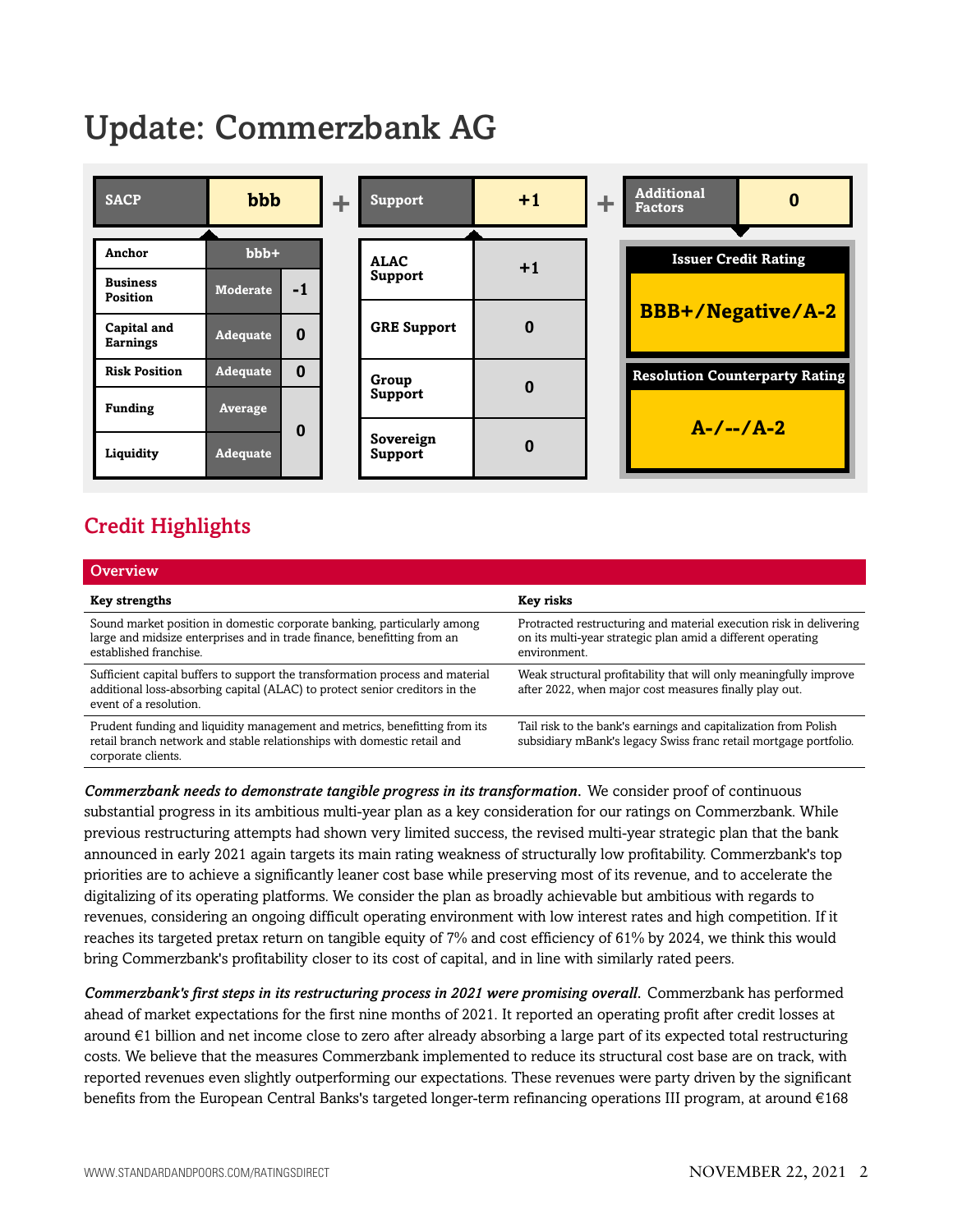million according to the bank's reporting. However, the revenues also stem from Commerzbank's strong growth in fee income due to the revival of German clients' interest in securities, its Polish subsidiary mBank's solid operating performance, more broad repricing of deposits, and to date lower than anticipated revenue churn because of repricing actions and client exits.

*We do not expect the bank to evidence improvement in structural profitability before end-2022 and consider the plan's execution risk as material.* We think that Commerzbank's further implementation of its goals, especially regarding revenue targets, remain subject to material uncertainty (see chart 1). We are particularly cautious of the extent to which the departure of many employees, including senior management, will affect the bank's revenue potential from 2022 onward. We also note that there have been constant disruptions during the early phase of the transformation. We highlight for instance, the provision that was made considering the German court ruling on the increase in banking fees without explicit customer consent and the stop of the project for outsourcing securities settlement that led to a significant write off and the departure of the chief transformation officer.

#### **Chart 1**

#### Performance In 2021 Slightly Ahead Of Our Expectations, But Evidence Of Structural Improvement Will Only Be Visible After 2022

We consider material uncertainty in our revenue forecast amid challenging operating conditions



Source: S&P Global Ratings. Percentages reflect return on adjusted common equity, our measure that is similar to return on tangible equity.

Copyright © 2021 by Standard & Poor's Financial Services LLC. All rights reserved.

#### *We think that mBank's Swiss franc retail mortgage portfolio is a tail risk to Commerzbank's earnings and*

*capitalization.* We expect that mBank's legacy Swiss franc retail mortgage loans could lead to further elevated provisioning needs, with the potential to disrupt the success of restructuring. Legal provisions on Swiss franc loans were  $\epsilon$ 164 million for the first nine months of 2021 and  $\epsilon$ 477 million in total, and we include further provisioning needs in our forecast. At mBank, the amount of required provisioning is a function of the expected number and outcome of individual court cases and out of court settlements. We expect to receive clarity on that matter over 2022, once the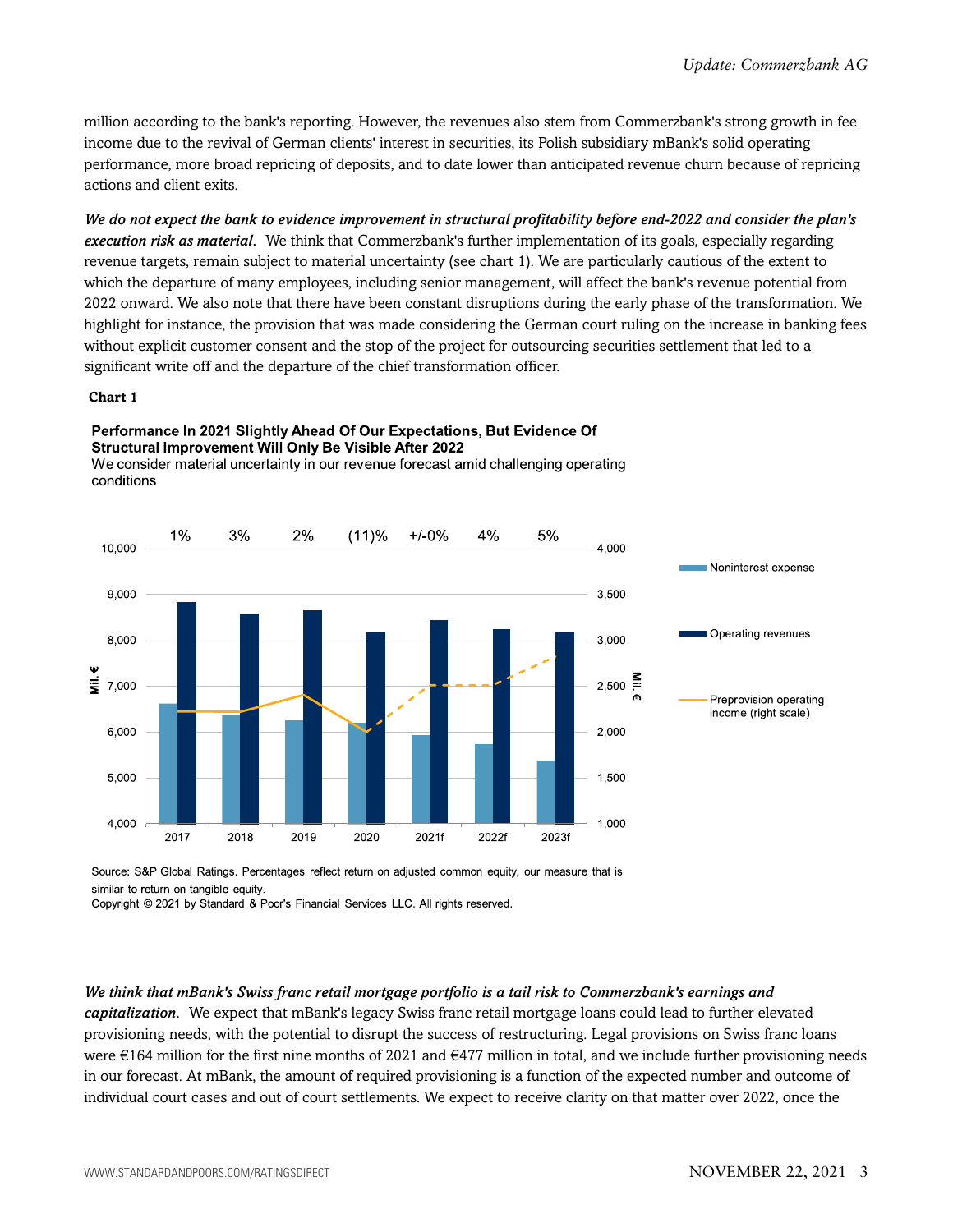EU's Court of Justice has addressed the important questions raised by the Polish supreme court, which will then likely lead to a decision by the Polish supreme court about the validity of those lending contracts.

*We expect Commerzbank's balance sheet and capitalization to remain robust, supporting the bank's transformation.* We anticipate that the bank's portfolio quality will continue to demonstrate resilience and we forecast only moderate levels of loss provisions until 2023 (see chart 2). This will support the bank through the most critical phase of its restructuring. The booking of a €500 million management overlay by end-2020 will allow the bank to report lower provisioning needs if economic recovery is to continue. The bank's core equity capital ratio has improved slightly to 13.5% at end-September 2021. This currently provides a sizeable buffer above Commerzbank's maximum distributable amount requirement at 9.4% and allows the bank to absorb some potentially larger losses from its Polish subsidiary's Swiss franc portfolio.

#### **Chart 2**



We Expect Commerzbank's Asset Quality And Capitalization To Be Supportive **Elements Of Its Transformation Success** Risk-adjusted capital ratio and cost of risk between 2016 and 2023f

f--Forecast. Cost of risk defined as new loan loss provisions as % of average customer Ioans. Source: S&P Global Ratings.

Copyright © 2021 by Standard & Poor's Financial Services LLC. All rights reserved.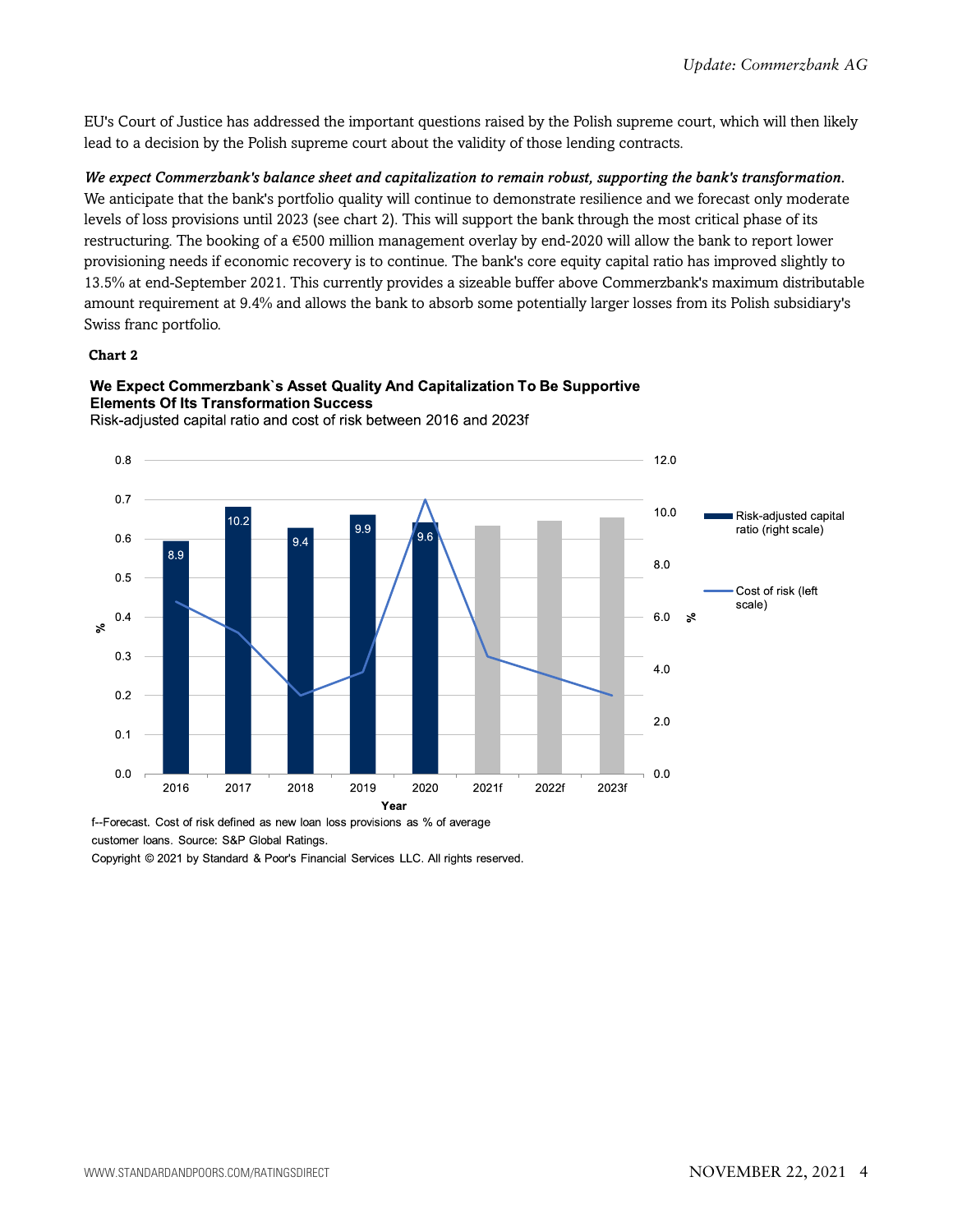#### **Outlook: Negative**

The negative outlook reflects the significant challenges management faces to recover Commerzbank to more solid and sustainable profitability amid weak operating conditions. The success of the revised restructuring plan is the key consideration for S&P Global Ratings' credit ratings on Commerzbank.

#### Downside scenario

We could lower our ratings on Commerzbank within the next 12-24 months if we observe a material setback in the bank's transformation, for example because of a significant delay in anticipated cost savings or increasing uncertainty over whether Commerzbank can widely preserve its revenue base during the restructuring process. While less likely, a downgrade could follow if asset quality was to develop materially weaker than we anticipate.

#### Upside scenario

We could revise our outlook to stable if we saw tangible progress in the restructuring process. This would require improved profitability and reduced execution risk.

## <span id="page-4-0"></span>Key Metrics

| <b>Commerzbank AG--Key Ratios And Forecasts</b> |                                |        |             |               |               |  |  |  |  |
|-------------------------------------------------|--------------------------------|--------|-------------|---------------|---------------|--|--|--|--|
|                                                 | --Fiscal year ended Dec. 31 -- |        |             |               |               |  |  |  |  |
| (%)                                             | 2019a                          | 2020a  | 2021f       | 2022f         | 2023f         |  |  |  |  |
| Growth in operating revenue.                    | 0.9                            | (5.3)  | $2.4 - 4.0$ | $(1.8)-(3.1)$ | $(0.5)-(0.9)$ |  |  |  |  |
| Growth in customer loans                        | 8.3                            | 1.5    | $3.2 - 4.8$ | $0.8 - 1.2$   | $0.8 - 1.2$   |  |  |  |  |
| Cost to income ratio                            | 72.2                           | 75.6   | 68.5-72.1   | 67.8-71.3     | 63.9-67.1     |  |  |  |  |
| Return on average common equity                 | 2.3                            | (10.8) | $(0.5)-0.5$ | $3.5 - 4.3$   | $4.5 - 5.6$   |  |  |  |  |
| New loan loss provisions/average customer loans | 0.3                            | 0.7    | $0.2 - 0.3$ | $0.2 - 0.3$   | $0.1 - 0.2$   |  |  |  |  |
| Gross nonperforming assets/customer loans       | 1.5                            | 1.9    | $1.7 - 2.1$ | $1.9 - 2.3$   | $1.7 - 2.0$   |  |  |  |  |
| Risk-adjusted capital ratio                     | 9.9                            | 9.6    | $9.3 - 9.7$ | $9.5 - 9.9$   | $9.5 - 9.9$   |  |  |  |  |

<span id="page-4-1"></span>All figures are S&P Global Ratings-adjusted. a--Actual. f--Forecast.

# Key Statistics

#### **Table 1**

| <b>Commerzbank AG--Key Figures</b> |           |           |                        |           |           |  |  |  |  |
|------------------------------------|-----------|-----------|------------------------|-----------|-----------|--|--|--|--|
|                                    |           |           | --Year-ended Dec. 31-- |           |           |  |  |  |  |
| (Mil. €)                           | $2021*$   | 2020      | 2019                   | 2018      | 2017      |  |  |  |  |
| Adjusted assets                    | 542.432.0 | 505,496.0 | 460.583.0              | 459.123.0 | 449,181.0 |  |  |  |  |
| Customer loans (gross)             | 264.881.0 | 254.607.0 | 250,770.0              | 231.519.0 | 224.460.0 |  |  |  |  |
| Adjusted common equity             | 24,874.0  | 23,688.5  | 26.010.1               | 24.445.7  | 26.140.5  |  |  |  |  |
| Operating revenues                 | 4,353.0   | 8,186.0   | 8,645.0                | 8.572.0   | 8,830.0   |  |  |  |  |
| Noninterest expenses               | 3.128.0   | 6.185.0   | 6.241.0                | 6.351.0   | 6.606.0   |  |  |  |  |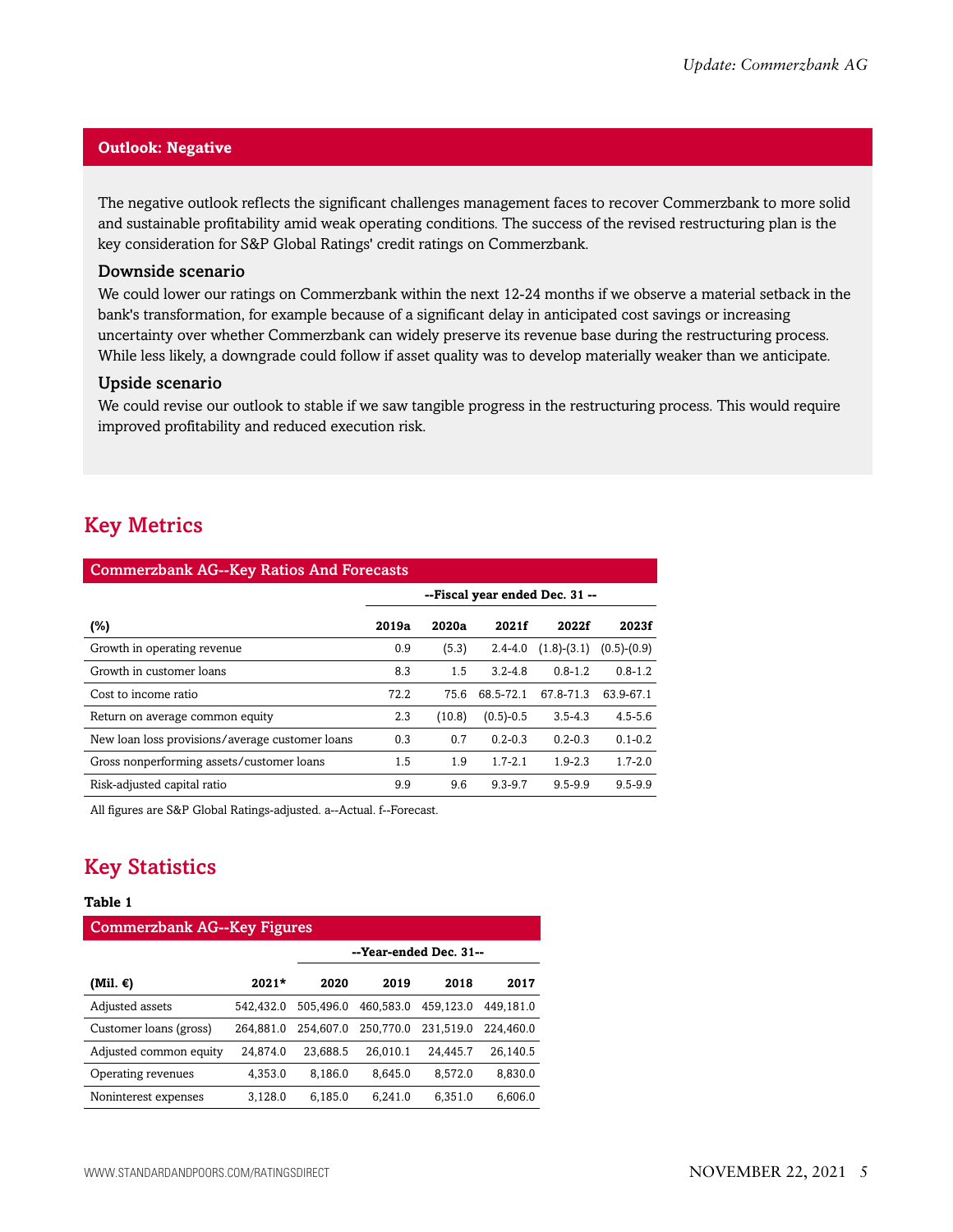#### **Table 1**

| Commerzbank AG--Key Figures (cont.) |         |                        |         |         |       |  |  |  |  |
|-------------------------------------|---------|------------------------|---------|---------|-------|--|--|--|--|
|                                     |         | --Year-ended Dec. 31-- |         |         |       |  |  |  |  |
| (Mil. €)                            | $2021*$ | 2020                   | 2019    | 2018    | 2017  |  |  |  |  |
| Core earnings                       | 1.033.0 | (11.0)                 | 1,368.1 | 1.504.8 | 962.9 |  |  |  |  |

\*Data as of June 30.

#### **Table 2**

#### Commerzbank AG--Business Position

|                                                               |         |         |                 | --Year-ended Dec. 31-- |         |
|---------------------------------------------------------------|---------|---------|-----------------|------------------------|---------|
| (%)                                                           | $2021*$ | 2020    | 2019            | 2018                   | 2017    |
| Total revenues from business line (currency in millions)      | 4.353.0 | 8.215.0 | 8.645.0 8.572.0 |                        | 9.163.0 |
| Commercial & retail banking/total revenues from business line | 53.6    | 51.3    | 53.9            | 53.3                   | 52.7    |
| Trading and sales income/total revenues from business line    | 35.8    | 24.8    | 33.5            | 38.0                   | 43.5    |
| Other revenues/total revenues from business line              | 10.6    | 23.8    | 12.5            | 8.7                    | 3.7     |
| Investment banking/total revenues from business line          | 35.8    | 24.8    | 33.5            | 38.0                   | 43.5    |
| Return on average common equity                               | (3.2)   | (10.8)  | 2.3             | 3.0                    | 0.5     |

\*Data as of June 30.

#### **Table 3**

#### Commerzbank AG--Capital And Earnings

|                                                      |         | --Year-ended Dec. 31-- |      |      |      |
|------------------------------------------------------|---------|------------------------|------|------|------|
| (%)                                                  | $2021*$ | 2020                   | 2019 | 2018 | 2017 |
| Tier 1 capital ratio                                 | 15.3    | 15.0                   | 14.3 | 13.4 | 15.2 |
| S&P Global Ratings' RAC ratio before diversification | N/A     | 9.6                    | 9.9  | 9.4  | 10.2 |
| S&P Global Ratings' RAC ratio after diversification  | N/A     | 10.6                   | 10.6 | 10.0 | 10.8 |
| Adjusted common equity/total adjusted capital        | 88.9    | 90.0                   | 95.2 | 98.3 | 98.4 |
| Net interest income/operating revenues               | 55.8    | 60.8                   | 58.7 | 55.4 | 47.6 |
| Fee income/operating revenues                        | 41.4    | 40.5                   | 35.3 | 36.0 | 36.0 |
| Market-sensitive income/operating revenues           | 10.4    | 2.8                    | 4.4  | 5.1  | 13.5 |
| Cost to income ratio                                 | 71.9    | 75.6                   | 72.2 | 74.1 | 74.8 |
| Preprovision operating income/average assets         | 0.5     | 0.4                    | 0.5  | 0.5  | 0.5  |
| Core earnings/average managed assets                 | 0.4     | (0.0)                  | 0.3  | 0.3  | 0.2  |

\*Data as of June 30. N/A--Not applicable. RAC--Risk-adjusted capital.

#### **Table 4**

#### Commerzbank AG--Risk Position

|                                                                                 |         |       |       | --Year-ended Dec. 31-- |       |
|---------------------------------------------------------------------------------|---------|-------|-------|------------------------|-------|
| (%)                                                                             | $2021*$ | 2020  | 2019  | 2018                   | 2017  |
| Growth in customer loans                                                        | 8.1     | 1.5   | 8.3   | 3.1                    | 9.9   |
| Total diversification adjustment/S&P Global Ratings' RWA before diversification | N/A     | (9.7) | (7.0) | (6.1)                  | (5.9) |
| Total managed assets/adjusted common equity (x)                                 | 21.9    | 21.4  | 17.8  | 18.9                   | 17.3  |
| New loan loss provisions/average customer loans                                 | 0.2     | 0.7   | 0.3   | 0.2                    | 0.4   |
| Gross nonperforming assets/customer loans + other real estate owned             |         | l .9  | 1.5   | 1.7                    | 2.5   |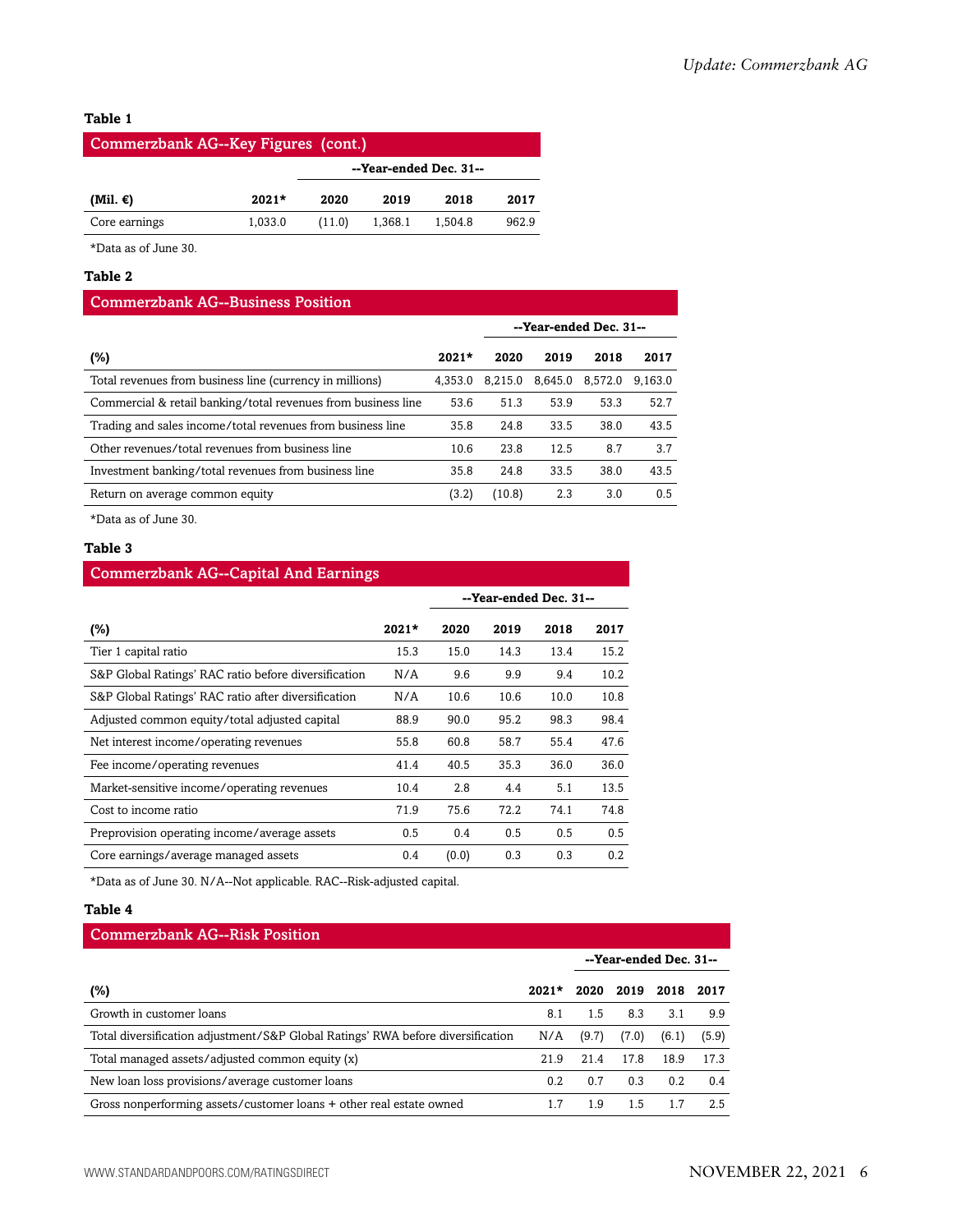#### **Table 4**

| Commerzbank AG--Risk Position (cont.)         |                           |  |  |                        |  |  |  |  |  |
|-----------------------------------------------|---------------------------|--|--|------------------------|--|--|--|--|--|
|                                               |                           |  |  | --Year-ended Dec. 31-- |  |  |  |  |  |
| (%)                                           | 2021* 2020 2019 2018 2017 |  |  |                        |  |  |  |  |  |
| Loan loss reserves/gross nonperforming assets | 63.4                      |  |  | 63.7 57.1 55.0 55.2    |  |  |  |  |  |

\*Data as of June 30. RWA--Risk-weighted assets. N/A--Not applicable.

#### **Table 5**

#### Commerzbank AG--Funding And Liquidity

|                                                      |         |       | --Year-ended Dec. 31-- |       |       |
|------------------------------------------------------|---------|-------|------------------------|-------|-------|
| $(\%)$                                               | $2021*$ | 2020  | 2019                   | 2018  | 2017  |
| Core deposits/funding base                           | 68.8    | 70.1  | 74.6                   | 70.8  | 70.3  |
| Customer loans (net)/customer deposits               | 82.3    | 85.8  | 89.5                   | 87.2  | 86.5  |
| Long-term funding ratio                              | 76.7    | 79.1  | 83.8                   | 80.2  | 85.5  |
| Stable funding ratio                                 | 121.0   | 118.9 | 113.6                  | 114.5 | 124.6 |
| Short-term wholesale funding/funding base            | 24.7    | 22.3  | 17.4                   | 21.2  | 15.6  |
| Broad liquid assets/short-term wholesale funding (x) | 1.7     | 1.8   | 2.0                    | 1.9   | 2.4   |
| Net broad liquid assets/short-term customer deposits | 33.1    | 31.3  | 28.7                   | 32.2  | 34.4  |
| Short-term wholesale funding/total wholesale funding | 77.5    | 73.0  | 67.6                   | 72.5  | 52.2  |

<span id="page-6-0"></span>\*Data as of June 30.

### Related Criteria

- Hybrid Capital: Methodology And Assumptions, July 1, 2019
- Group Rating Methodology, July 1, 2019
- Methodology For Assigning Financial Institution Resolution Counterparty Ratings, April 19, 2018
- Risk-Adjusted Capital Framework Methodology, July 20, 2017
- Methodology For Linking Long-Term And Short-Term Ratings, April 7, 2017
- Bank Rating Methodology And Assumptions: Additional Loss-Absorbing Capacity, April 27, 2015
- Quantitative Metrics For Rating Banks Globally: Methodology And Assumptions, July 17, 2013
- Rating Methodology And Assumptions, Nov. 9, 2011
- Banking Industry Country Risk Assessment Methodology And Assumptions, Nov. 9, 2011
- Principles Of Credit Ratings, Feb. 16, 2011

### <span id="page-6-1"></span>Related Research

- Banking Industry Country Risk Assessment: Germany, Oct. 5, 2021
- Poland-Based mBank S.A.'s Senior Nonpreferred Debt Issuance Program Rated 'BBB-', Sept. 10, 2021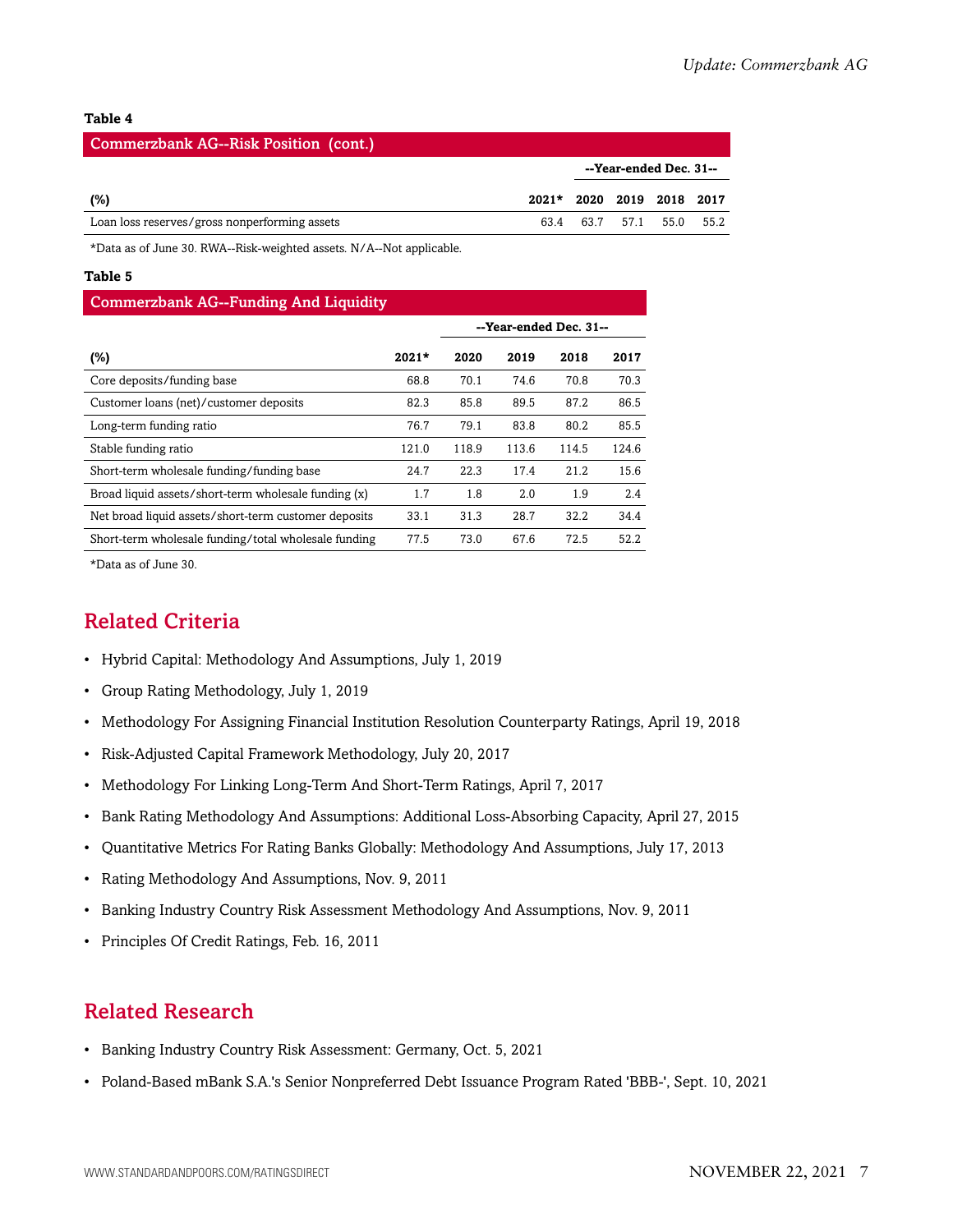- Various German Banks Downgraded On Persistent Profitability Challenges And Slow Digitalization Progress, June 24, 2021
- Ratings On Three Polish Banks Affirmed Upon Resilience To The Pandemic; Outlook On Alior Bank To Stable, June 24, 2021
- Commerzbank AG, April 16, 2021
- Research Update: Commerzbank AG 'BBB+/A-2' Ratings Affirmed On Strategy Announcement; Outlook Remains Negative, Feb. 26, 2021,
- mBank's 2020 Results Reflect The Ongoing Swiss Franc Legacy Mortgage Loan Saga In Poland And Pandemic-Induced Recession, Feb. 9, 2021
- Sustainable Profitability Remains A Challenge For Commerzbank Despite Further Cost Cuts Under Revised Strategy, Jan. 29, 2021
- Restructuring Costs And Goodwill Write-Off Highlight Challenges Facing New Commerzbank CEO, Jan. 8, 2021
- mBank, Dec. 9, 2020

# <span id="page-7-0"></span>Appendix

#### **Commerzbank AG: Notching**

|                     |                                   | AA+ | AA | AA- | $A+$ | $\mathsf{A}$ | $A -$    | BBB+ | BBB                   | BBB-     | BB+ | BB       | BB- | $B+$ | B | <b>B-</b> |
|---------------------|-----------------------------------|-----|----|-----|------|--------------|----------|------|-----------------------|----------|-----|----------|-----|------|---|-----------|
| <b>Issuer level</b> | Resolution<br>counterparty rating |     |    |     |      |              | $RC(+1)$ |      | <b>ALAC</b><br>$(+1)$ |          |     |          |     |      |   |           |
|                     | Issuer credit rating              |     |    |     |      |              |          |      | <b>ALAC</b><br>$(+1)$ |          |     |          |     |      |   |           |
|                     | Group stand-alone credit profile  |     |    |     |      |              |          |      |                       |          |     |          |     |      |   |           |
|                     | Senior unsecured                  |     |    |     |      |              |          |      | <b>ALAC</b><br>$(+1)$ |          |     |          |     |      |   |           |
| <b>Issue level</b>  | Senior<br>subordinated            |     |    |     |      |              |          |      | $1a(-1)$              |          |     |          |     |      |   |           |
|                     | NDSD / Tier 2                     |     |    |     |      |              |          |      | $1a(-1)$              | $1c(-1)$ |     |          |     |      |   |           |
|                     | AT <sub>1</sub>                   |     |    |     |      |              |          |      | $1a(-1)$              | $1b(-2)$ |     | $1c(-1)$ |     |      |   |           |

#### Key to notching

- ----- Group stand-alone credit profile
- ------ Issuer credit rating
- RC Resolution counterpartyliabilities (senior secured debt)
- ALAC Additional loss-absorbing capacity buffer
- 1a Contractual subordination
- 1b Discretionary or mandatory nonpayment clause and whether the regulator classifies it as regulatory capital
- 1c Mandatory contingent capital clause or equivalent

Note: The number-letter labels in the table above are in reference to the notching steps we apply to hybrid capital instruments, as detailed in table 3 of our "Hybrid Capital: Methodology And Assumptions" criteria, published on July 1, 2019.

AT1--Additional Tier 1. NDSD--Non-deferrable subordinated debt. NVCC--nonviability contingent capital.

Copyright @ 2021 by Standard & Poor's Financial Services LLC. All rights reserved.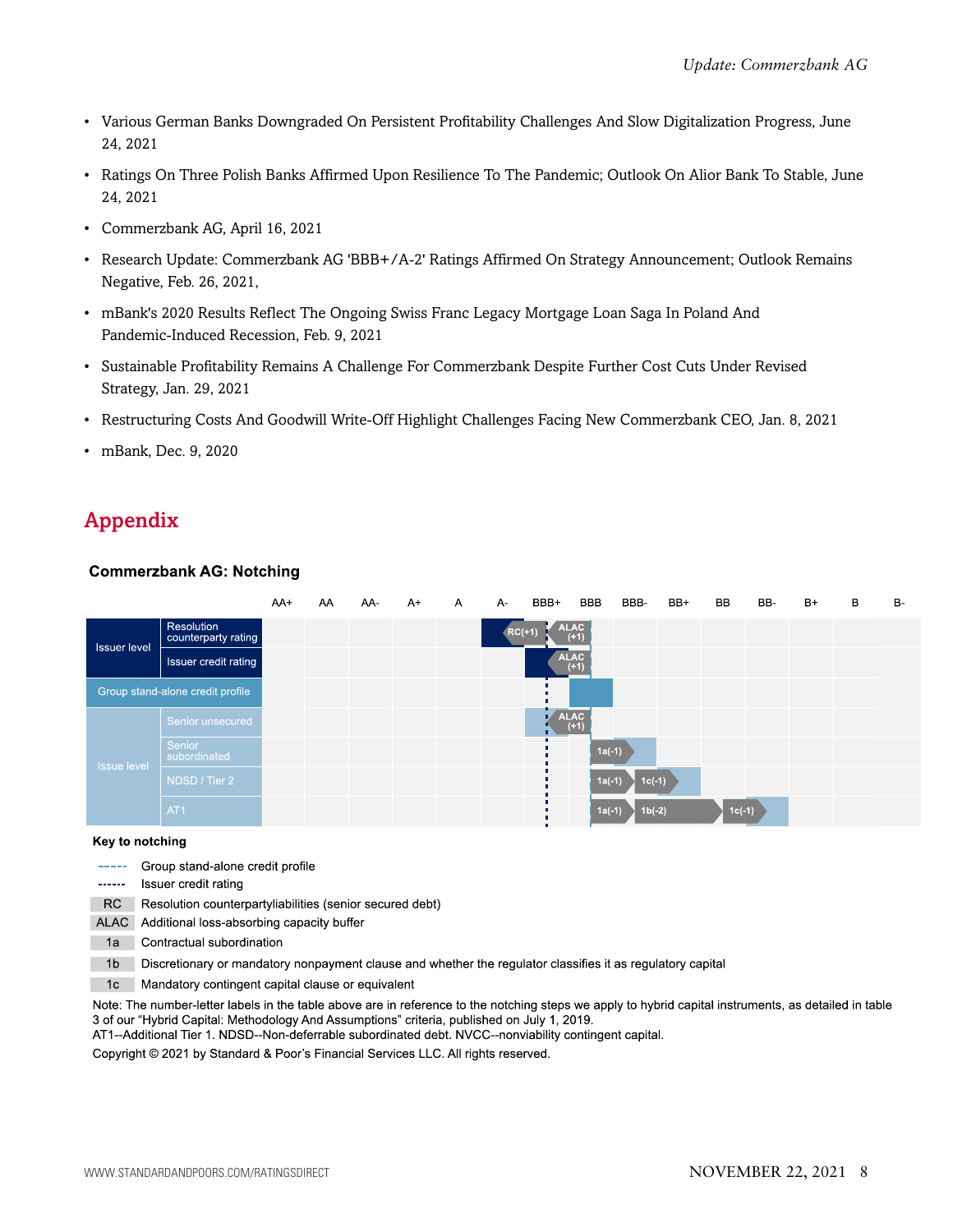| <b>Anchor Matrix</b>    |                          |                   |       |                |      |       |                          |                |                          |             |  |
|-------------------------|--------------------------|-------------------|-------|----------------|------|-------|--------------------------|----------------|--------------------------|-------------|--|
| Industry                | <b>Economic Risk</b>     |                   |       |                |      |       |                          |                |                          |             |  |
| <b>Risk</b>             | $\mathbf{1}$             | $\overline{2}$    | 3     | $\overline{4}$ | 5    | 6     | $\overline{7}$           | 8              | 9                        | 10          |  |
| $\mathbf{1}$            | a                        | a                 | $a-$  | bbb+           | bbb+ | bbb   | $\overline{\phantom{a}}$ | ٠              | $\overline{\phantom{a}}$ | -           |  |
| $\overline{2}$          | a                        | $a-$              | $a-$  | bbb+           | bbb  | bbb   | bbb-                     | $\overline{a}$ | -                        |             |  |
| 3                       | $a-$                     | $a-$              | bbb+  | bbb+           | bbb  | bbb-  | bbb-                     | bb+            | $\overline{\phantom{a}}$ | ۰           |  |
| $\overline{\mathbf{4}}$ | bbb+                     | bbb+              | bbb+  | bbb            | bbb  | bbb-  | bb+                      | bb             | bb                       | -           |  |
| 5                       | bbb+                     | bbb               | bbb   | bbb            | bbb- | bbb-  | bb+                      | bb             | bb-                      | $b+$        |  |
| 6                       | bbb                      | bbb               | bbb-  | bbb-           | bbb- | $bb+$ | bb                       | bb             | bb-                      | $b+$        |  |
| $\overline{7}$          | $\overline{\phantom{a}}$ | bbb-              | bbb-  | $bb+$          | bb+  | bb    | bb                       | bb-            | $b+$                     | $b+$        |  |
| 8                       | $\overline{\phantom{a}}$ | $\qquad \qquad -$ | $bb+$ | bb             | bb   | bb    | bb-                      | bb-            | $b+$                     | $\mathbf b$ |  |
| 9                       | ۰                        | $\qquad \qquad -$ | -     | bb             | bb-  | bb-   | b+                       | $b+$           | $b+$                     | $\mathbf b$ |  |
| 10                      | ۰                        | -                 | ٠     | ۰              | $b+$ | $b+$  | b+                       | $\mathbf b$    | $\mathbf b$              | b-          |  |

### Ratings Detail (As Of November 22, 2021)\*

| <b>Commerzbank AG</b>                 |                    |
|---------------------------------------|--------------------|
| <b>Issuer Credit Rating</b>           | BBB+/Negative/A-2  |
| <b>Resolution Counterparty Rating</b> | $A-/-/A-2$         |
| Commercial Paper                      |                    |
| Local Currency                        | $A-2$              |
| Junior Subordinated                   | BB-                |
| Senior Subordinated                   | BBB-               |
| Senior Unsecured                      | BBB+               |
| Short-Term Debt                       | $A-2$              |
| Subordinated                          | $BB+$              |
| <b>Issuer Credit Ratings History</b>  |                    |
| 23-Apr-2020                           | BBB+/Negative/A-2  |
| 28-Mar-2017                           | A-/Negative/A-2    |
| 15-Dec-2016                           | BBB+/Watch Pos/A-2 |
| <b>Sovereign Rating</b>               |                    |
| Germany                               | $AAA/Stable/A-1+$  |
| <b>Related Entities</b>               |                    |
| <b>Dresdner Funding Trust I</b>       |                    |
| Junior Subordinated                   | BB-                |
| <b>Dresdner Funding Trust IV</b>      |                    |
| Subordinated                          | $BB+$              |
| mBank S.A.                            |                    |
| <b>Issuer Credit Rating</b>           | BBB/Negative/A-2   |
| <b>Resolution Counterparty Rating</b> | $BBB+/-/A-2$       |
| Senior Subordinated                   | BBB-               |
| Senior Unsecured                      | $A-2$              |
| Senior Unsecured                      | <b>BBB</b>         |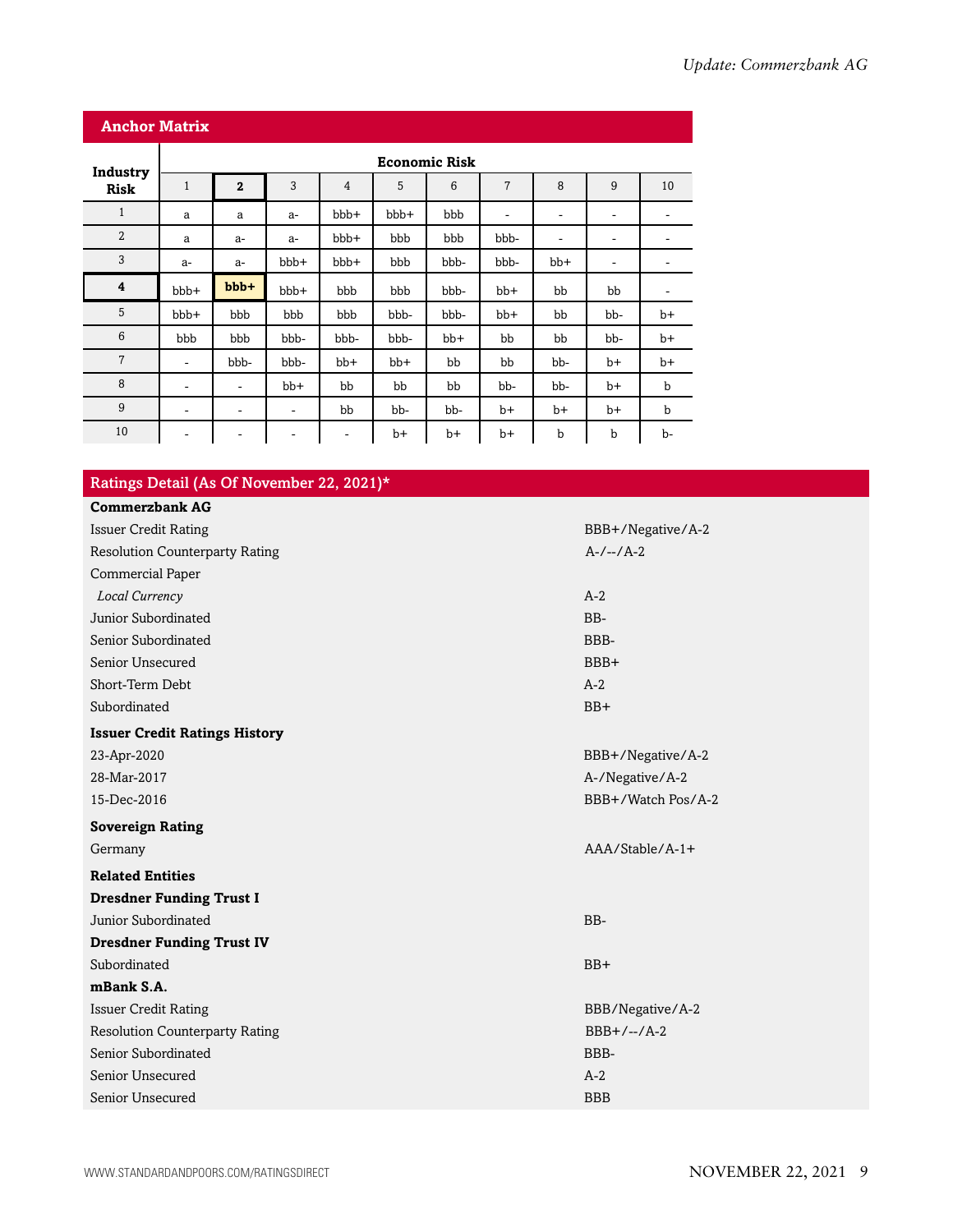#### Ratings Detail (As Of November 22, 2021)\*(cont.)

\*Unless otherwise noted, all ratings in this report are global scale ratings. S&P Global Ratings' credit ratings on the global scale are comparable across countries. S&P Global Ratings' credit ratings on a national scale are relative to obligors or obligations within that specific country. Issue and debt ratings could include debt guaranteed by another entity, and rated debt that an entity guarantees.